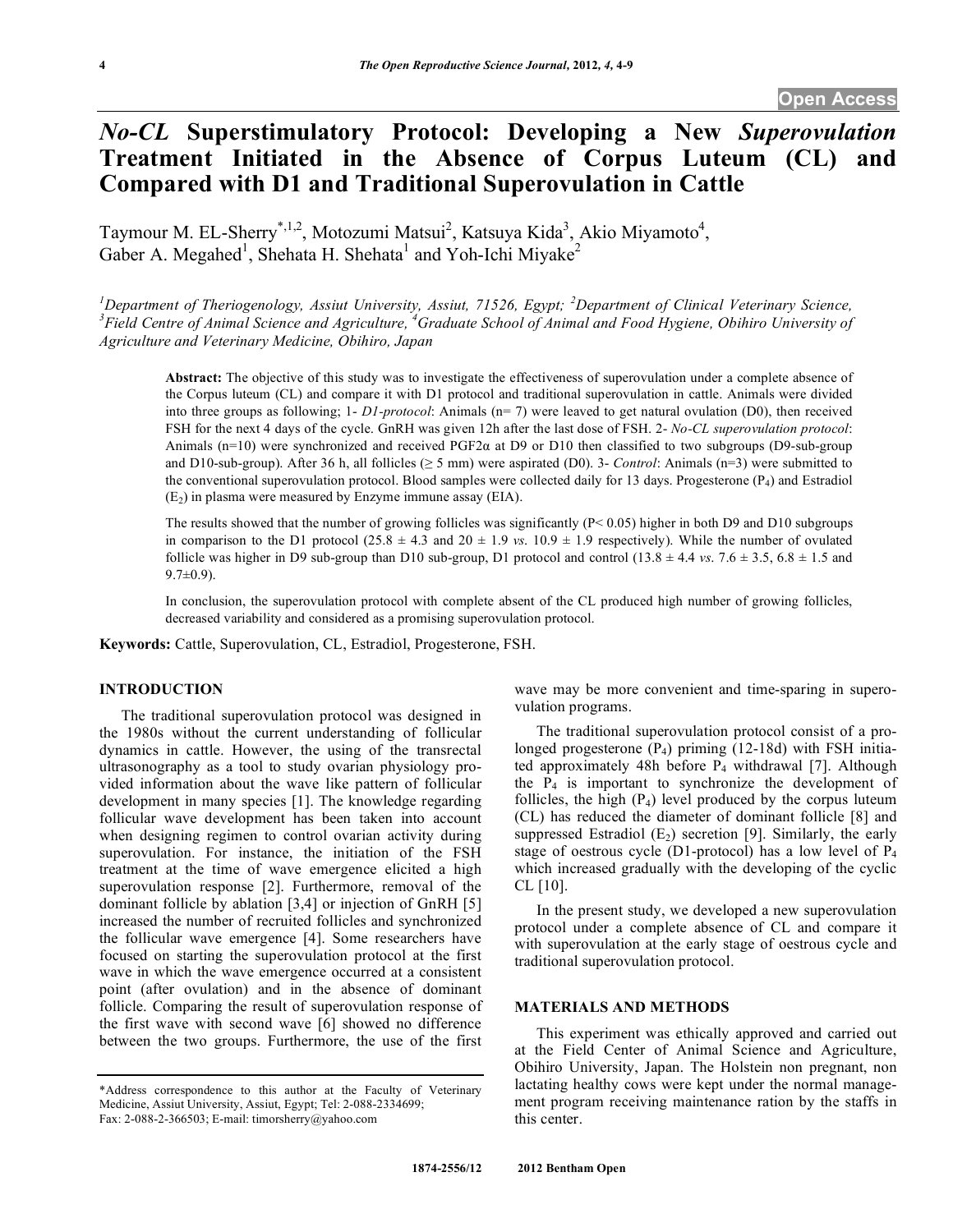## **Experimental Design**

*1- D1 protocol (n= 7)*: Animals in this group were leaved to get spontaneous ovulation (D0), then received 28 Armour unit (A.U) FSH on D1 for 4 successive days in the following order (*D1*; 5A.U, *D2*; 4A.U, *D3*; 3A.U *D4*; 2 A.U, twice daily, 12h interval), using (ANTRINR 10 Kawasaki Pharm. Co., Kawasaki, Japan). GnRH, analogue (Fertirelin acetate 100 µg; (Conceral); Nagase Pharm. Co., Osaka, Japan) was administered 12h after the last dose of FSH. *2- No-CL superovulation protocol (n=10)*: Animals were synchronized by two injections of Cloprostenol (ESTRUMATE; 500µg) 11 days apart. The animals received third dose of  $PGF2\alpha$  at D<sub>9</sub> or D<sub>10</sub> and according to the day of injection, this group was classified to two subgroups (D9-sub and D10-sub). After 36 h, all follicles ( $\geq$  5 mm) were aspirated (D0) by transvaginal ultrasound-guided follicle aspiration. For the ultrasound guidance of the aspiration needle, an ultrasound scanner (SSD-5500, ALOKA CO., Ltd., Tokyo, Japan) equipped with a 7.5 MHz transvaginal convex transducer (UST-M15-21079, ALOKA CO., Ltd.) with an attached stainless steel needle guide was used. The FSH treatment started 24 h after aspiration for 4 days as the previous protocols. GnRH was given 12h after the last dose of FSH.

*3- Control (n=3)*: Animals were submitted to the conventional superovulation protocol. The animals get synchronized by 2 injection of  $PGF2\alpha$  11 days apart. 5 days later, Controlled internal drug release (CIDR) was inserted with one injection of 1mg estradiol benzoate (EB) (Ginandol. TM., Sankyo Yell. Pharmaceutical, Tokyo, Japan). FSH injection started 5 days later and for 4 days (6,6 5,5 4,4 3,3A.U). At D2, two doses of PGF2α 12h apart were given. CIDR was removed 12h later and 4 ml of GnRH was injected 24h after that (time table for the treatment).

## **Monitoring of Follicular Development**

Ultrasound scanning was performed by the same operator daily until the ovulation then every 48 h starting from D1.

To measure the follicles and CL diameter, color Doppler ultrasonography was used. The examination was performed by using the same ultrasound scanner equipped with a 7.5 MHz convex transducer (UST-995-7.5, Aloka Co.). The diameter of all follicles ( $\geq$  3mm) through each examination was recorded except for the control groups in which the number of CL is only recorded.

#### **Ovulatory Response**

Ovarian response was determined by using the color signals to detect the blood flow with the velocity higher than 2mm/sec of the new CL. Using the color signals showed the blood boundaries of the new CL and so the determination of the CL number became more precise.

#### **Table 1. The Number of Follicles and CL (Mean ±SEM) in the Different Groups**

|                                 | Group                       |                             |                             |                 |
|---------------------------------|-----------------------------|-----------------------------|-----------------------------|-----------------|
|                                 | D1 protocol $(n=7)$         | $NO-CL$ protocol $(n=10)$   |                             | Control $(n=3)$ |
|                                 |                             | D9-sub $(n=4)$              | $D10$ -sub (n=6)            |                 |
| No. of recruited follicles (D1) | $9.8 \pm 1.3$               | $17\pm3.8$                  | $11.2 \pm 3.2$              | -------         |
| No. of follicles (D3)           | $11.0 \pm 1.4$ <sup>"</sup> | $24.0 \pm 2.3$ <sup>*</sup> | $24.0 \pm 2.8$ <sup>*</sup> |                 |
| No of large $F>8mm$ at (D5)     | $10.0 \pm 1.9$ <sup>"</sup> | $25.8 \pm 4.3$ <sup>*</sup> | $20 \pm 1.9^{ab}$           |                 |
| Number of CL                    | $6.8 \pm 1.5$               | $13.8 \pm 4.4$              | $7.6 \pm 3.5$               | $9.7 \pm 0.9$   |

Different superscript within the row denotes significant difference (P<0.05).



Timetable of the treatment in each group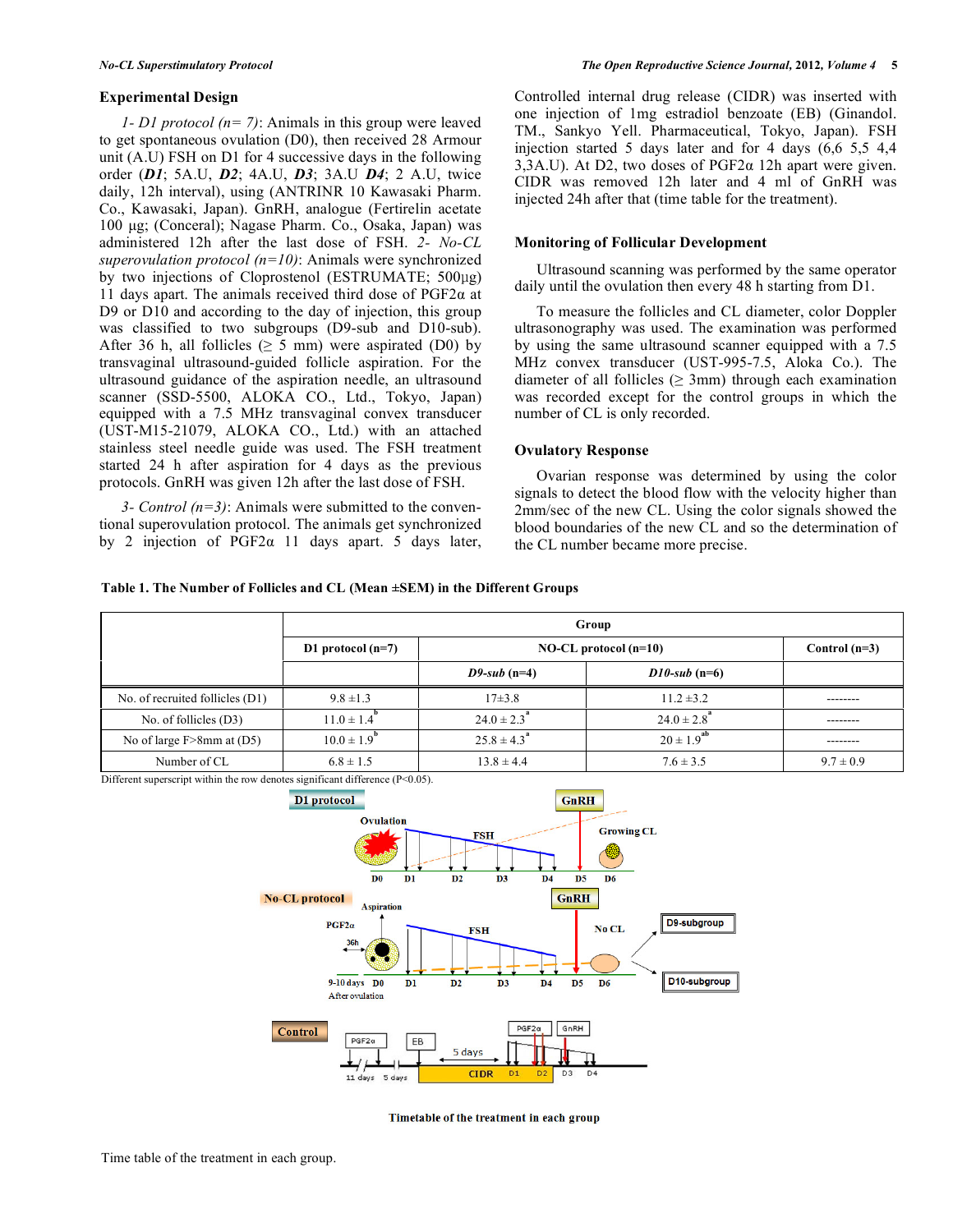#### **Blood Collection and Hormonal Determination**

Blood was collected daily starting at D1 by caudal venipuncture just after each examination by using 10 ml heparinized tube. All tubes were immediately chilled in ice water for about 15 min and then centrifuged at 3000 rpm for 20 min at 4°C. The obtained plasma was decanted and stored at -30°C until hormonal assay. Following extraction in diethyl ether, the concentration of  $P_4$  was determined by double- antibody enzyme immunoassays (EIA). EIA for  $P_4$ was conducted as described by [11]. The recovery rate was 87%. The standard curve ranged from 0.05 to 50ng/ml, and the  $ED_{50}$  of the assay was 7.3ng/ml. Intra- and interassay coefficients of variability (CVs) were 2.9 and 9.3%, respectively. EIA for estradiol-17 $\beta$  (E<sub>2</sub>) was conducted as described previously [12]. The recovery rate was 85%. The standard curve ranged from 2 to 2000 pg/ml and  $ED_{50}$  of assay was 126.2pg/ml. Intra- and interassay coefficient of variability (CVs) were 10.4 and 15.5%, respectively.

#### **Statistical Analysis**

The mean diameter of the ovulated follicles, follicular population at the time of first FSH dose (D1) and at day of GnRH injection (D5) and number of CL were compare between groups using t-test. The percentage data were analyzed using logistic regression.

The plasma concentration of  $P_4$  and  $E_2$  were analyzed by repeated measure ANOVA to determine main effects of group, day and group by day using JMP statistical software (version 5.1; SAS Institute, Cary, NC, USA 2003). The different means were significant at P<0.05.

## **RESULT**

The total number of follicles of No-CL protocol at D3 and D5 was significantly  $(P<0.05)$  higher in both D9 and D10 subgroups in comparison to the D1 protocol (Table **1**).

**Table 2. The Ovulatory Response (Mean ±SEM) in the D9 and D10-Sub Groups**

|           | D9-subgroup           |                      | D10-subgroup          |                      |
|-----------|-----------------------|----------------------|-----------------------|----------------------|
|           | High response $(n=3)$ | Low response $(n=1)$ | High response $(n=2)$ | Low response $(n=4)$ |
| No. of CL | $7 \pm 4.2$           |                      | $15.5 \pm 3.5$        | $2.5 \pm 1.0$        |

| Table 3. | . Comparison between the Diameter (Mean $\pm$ SEM) of the Growing Follicles (mm) During the FSH Treatment between the |
|----------|-----------------------------------------------------------------------------------------------------------------------|
|          | D9 and D10-Sub Group                                                                                                  |

|                | D9-subgroup( $n=4$ )  |                      | D10-subgroup( $n=6$ ) |                      |  |
|----------------|-----------------------|----------------------|-----------------------|----------------------|--|
|                | High response $(n=3)$ | Low response $(n=1)$ | High response $(n=2)$ | Low response $(n=4)$ |  |
| D <sub>1</sub> | $4.4 \pm 0.1$         | $3.8 \pm 0.1$        | $3.6 \pm 0.1$         | $6.8 \pm 2.4$        |  |
| D <sub>3</sub> | $8.6 \pm 0.3$         | $10.6 \pm 0.1$       | $8.6 \pm 0.2$         | $11.2 \pm 2.2$       |  |
| D <sub>5</sub> | $12.4 \pm 0.2$        | $15.6 \pm 0.4$       | $12.2 \pm 0.1$        | $13.2 \pm 1.5$       |  |



**Fig. (1).** Follicular growth (mean  $\pm$ SEM) and E<sub>2</sub> (pg/ml) level in both high (**a,b**) and low (**c,d**) responded cows of D10 and D9 subgroup.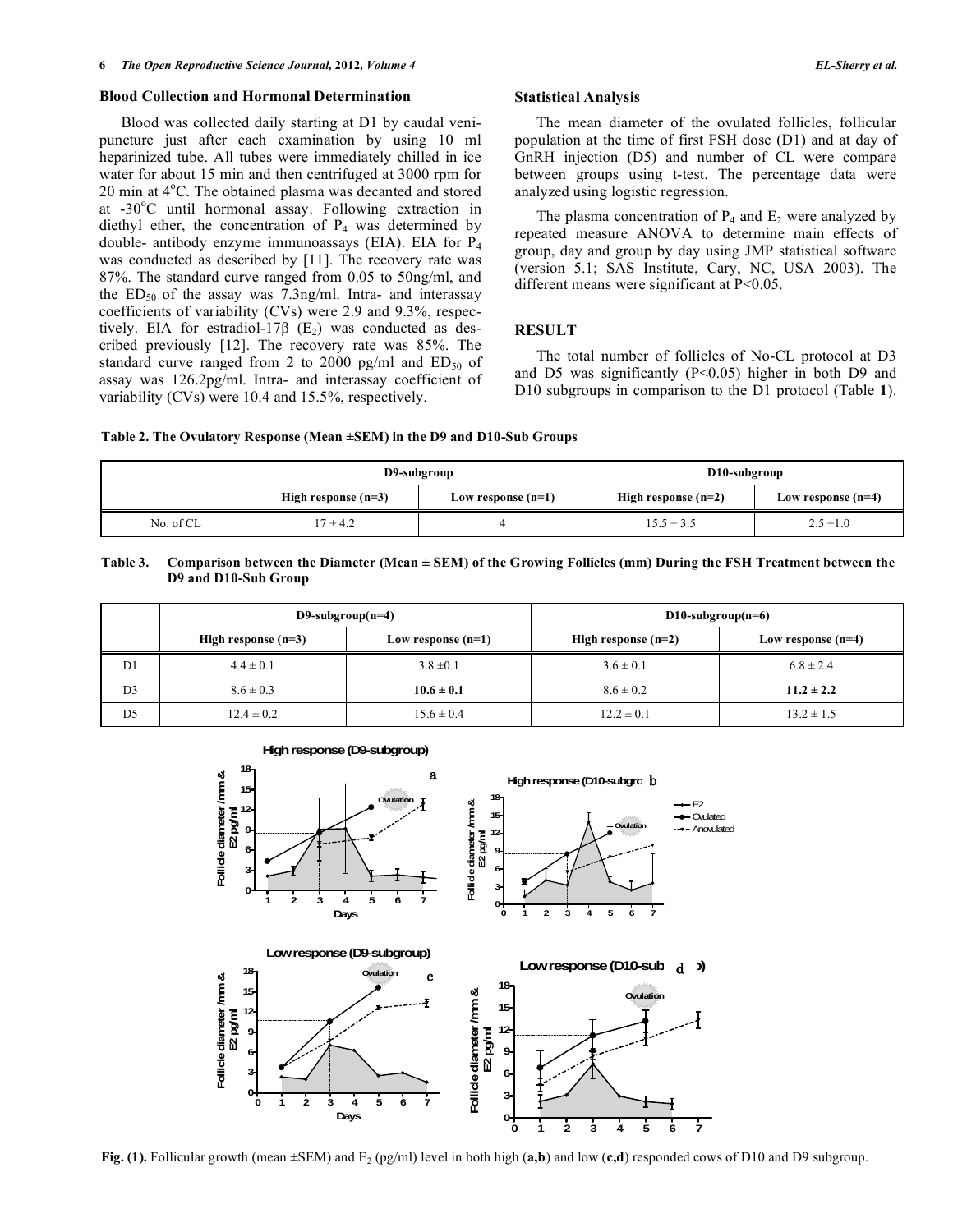|                | D9-subgroup              |                         | D10-subgroup             |                         |
|----------------|--------------------------|-------------------------|--------------------------|-------------------------|
|                | High response<br>$(n=3)$ | Low response<br>$(n=1)$ | High response<br>$(n=2)$ | Low response<br>$(n-4)$ |
| D <sub>3</sub> | $9.1 \pm 4.1$            | $7_{.1}$                | -------                  | $7.4 \pm 2.0$           |
| D4             | $9.2 \pm 6.7$            | ------                  | $13.9 \pm 1.1$           | ------                  |

## Table 4. Comparison between the Level (Mean  $\pm$  SEM) of E<sub>2</sub> (pg/ml) During the FSH Treatment between D9 and D10-Sub Group

However, the mean number of ovulated follicles increased in D9 subgroup only.

Two out of six cows (33.3%) in *D10-subgroup* and 3 out of 4 cows (75%) of *D9-subgroup* had more than 10 CL after treatment Table **2**.

In the animals with weaker response, ovulated follicles became larger than 10 mm at D3 while the diameter of the non-ovulated follicles was still smaller than 8 mm (Table **3**). On the other hand, in the animals with higher response, the follicular diameter was around the 8 mm (Fig. **1**).

Another difference has been noticed, that the  $E<sub>2</sub>$  level was higher on D3 or D4 in the animals with higher response compared with the lower response (Fig. **1**, Table **4**).

# **Comparison of the Hormonal Profiles between the Different Groups**

The analysis of  $P_4$  from D0 to D6 between the three groups revealed an effect of group  $(P<0.01)$  and group by day (P<0.01). In D1 protocol, the  $P_4$  level was increased gradually form D3 concomitantly with the growth of cyclic CL. In NO-CL protocol, The P<sub>4</sub> level was lower than  $0.29 \pm$ 0.02 ng/ml for 6 days. In the control, the  $P_4$  level was high on D1 and D2 of the FSH treatment then started to decrease after the removal of the CIDR to reach the nadir at day 4. At day 7, P4 start to increase without significant difference between the groups.

The analysis of  $E_2$  from D0 to D6 revealed an effect of group ( $P<0.05$ ) and an effect of group by day ( $P<0.01$ ). In D1 protocol, the  $E_2$  increased to be above 2 pg/ml from D2 to D4, and then decreased gradually (Fig. **2**). On the other hand, the  $E_2$  of No-CL protocol showed a peak on D3 or D4 (Fig. 2). Likewise, the  $E_2$  level in control group peaked at day 5 (Fig. **2**).

# **DISCUSSION**

The increase in the number of follicles at D1 in no-CL group, confirmed the hypothesis that follicle aspiration prior to superovulation improves the ovarian response [4,13].



**Fig. (2).** Comparative changes in the plasma concentration of P4 (ng/ml), E2 (pg/ml) in the 3 groups. Blood sample were collected daily from D1 to D13. Data shown as the mean  $\pm$  SEM of each time period.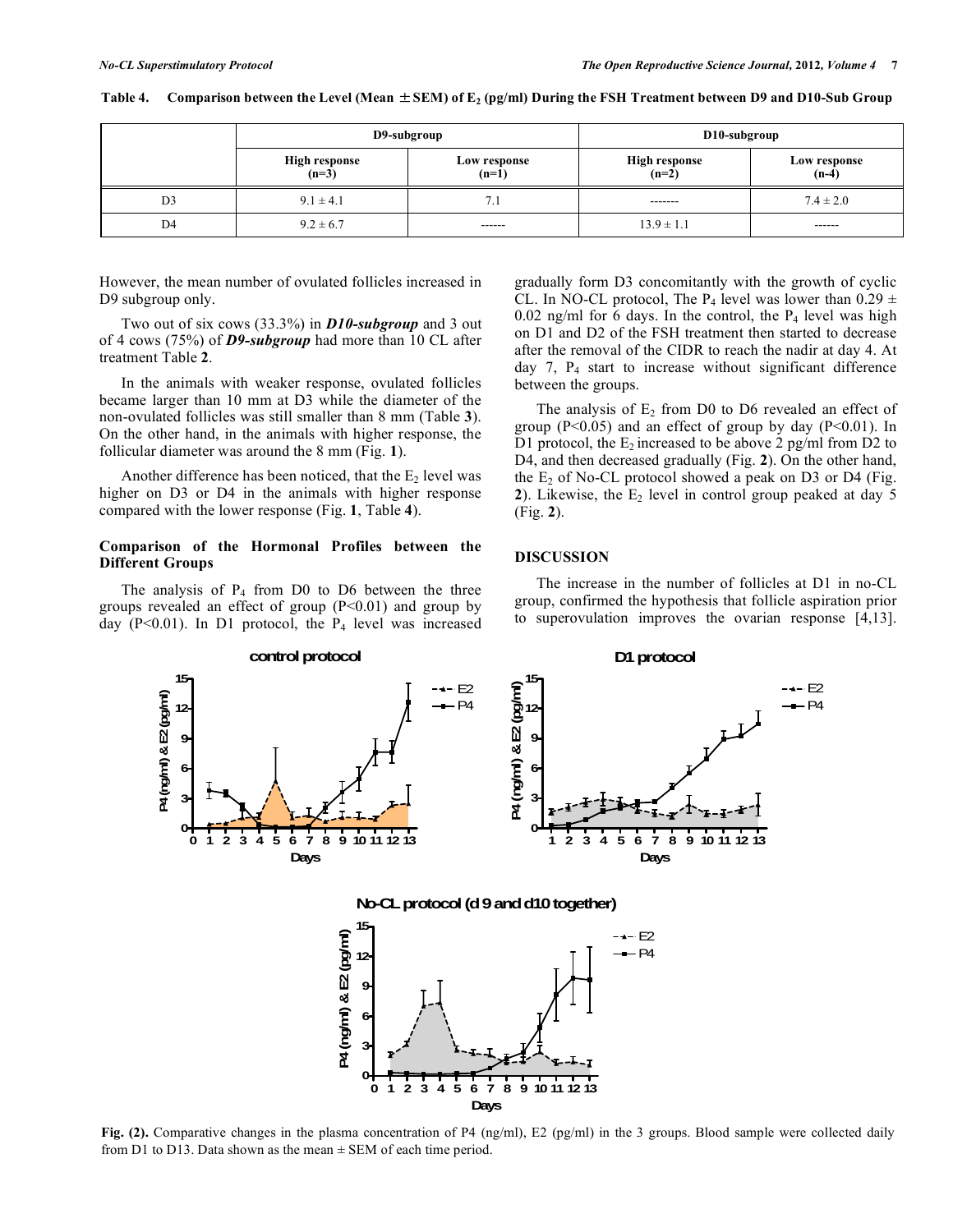Empirical evidence suggested that elimination of the dominant follicle prior to superovulation induced a new follicular wave emergence which improved the ovarian response to gonadotrophic stimulation [3,4,13-15]. However, D1 protocol had the same merit of absence of the dominant follicle (D.F) after spontaneous ovulation however; the number of emerged follicles was significantly lower than the no-CL protocol. Such increase in recruited follicles at no-CL groups may be attributed to the difference of FSH secretion pattern in the 2 groups. In D1 protocol, FSH had 2 surges; preovulatory surge which associated with the ovulatory LH surge and periovulatory surge which associated with the follicle emergence [16]. In contrast, no-CL group and because of the follicle aspiration, FSH probably had one surge only, which may be higher than that of the D1 protocol.

The FSH can stimulate the follicular growth under the level of P4 but the GnRH was very important for ovulation [17]. The obtained result revealed that injection of GnRH at D5 induced a successful ovulation. This ovulation ability proved that the growing follicles of the  $1<sup>st</sup>$  wave had sufficient LH receptors. In the contrary, Calder, *et al.,* [18] hypothesized that the insufficient LH receptors was responsible for the failure of ovulation of the first wave follicles even after injection of hCG.

In no-CL group, the aspiration of all follicles  $\geq 5$ mm 36 h after the injection of the  $PGF_{2\alpha}$  and before the LH surge which estimated to be 56 h [19] produced no luteal tissue and subluteal  $P_4$  level. The same finding was supported by Hayashi, *et al*., [20] who aspirated the dominant follicle 42 h after the  $PGF_{2\alpha}$  injection during the mid luteal phase and got no luteal tissue. The same authors added that if aspiration of the dominant follicle was post-LH surge, the aspirated follicle would grow to make a functional CL with a visible blood flow.

The ovulatory response was less variable in D9-subgroup (75%) in comparison to D10-subgroup (33%) and the number of ovulated follicles was increased in D9-subgroup (13.8±4.4) in comparison to the other groups. In the present study, the time of  $PGF_{2\alpha}$  injection and the time of follicles aspiration played a very important role in the success of the protocol. In D10-subgroup the follicle aspiration occurred at D12 (36h after  $PGF_{2\alpha}$  injection) at which the dominant follicle has already lost its activity leading to the emergence of a new wave. At that time, the aspiration was difficult because many follicles were larger than 5mm. One of those follicles escaped from aspiration and became a dominant follicle. This escaped follicle suppressed the growth or ovulation of the other follicles. Supporting this hypothesis, it was reported that the future dominant follicle has an early development advantage than the other recruited follicles during the process of selection [21]. On the other hand, in D9-subgroup, the aspiration of the follicles occurred at D11 at which the dominant follicle was active. So it was easier to remove the dominant follicle and subordinate only. As a result, the follicles of the new wave had the same diameter.

In animals with lower response, there was a co-ordination failure of the follicular growth; one or more follicles became larger than 10 mm at D3. Those follicles had a negative influence on the other follicles [22] and ovulated earlier than those follicles at D4 or D5. Supporting this, animals with higher response in both D9 and D10 subgroup produced high E<sub>2</sub> peak ( $\geq$  9 pg/ml) in comparison to animals with lower response. This result showed that the growing follicles in animals with higher response were more active than those in animals with lower response. The result was supported by Ali *et al.*, [23] who observed that the dominant follicles in growing or in early static growth phase were always  $E_2$  dominant.

In conclusion, the superovulation protocol with complete absent of the CL produced high number of growing follicles, decreased variability and considered as a promising superovulation protocol.

#### **CONFLICT OF INTEREST**

None declared.

## **ACKNOWLEDGEMENT**

None declared.

## **REFERENCES**

- [1] Adams GP. Comparative patterns of follicle development and selection in ruminants. J Reprod Fertil (Suppl) 1999; 54: 17-32.
- [2] Nasser LF, Adams GP, Bo GA, Mapletoft RJ. Ovarian superstimulatory response relative to follicular wave emergence in heifers. Theriogenology 1993; 40: 713-24.
- [3] Amiridis GS, Tsiligianni T, Vainas E. Follicle ablation improves the ovarian response and the number of collected embryos in superovulated cows during the early stages of lactation. Reprod Domest Anim 2006; 41: 402-7.
- [4] Baracaldo MI, Martinez MF, Adams GP, Mapletoft RJ. Superovulatory response following transvaginal follicle ablation in cattle. Theriogenology 2000; 53: 1239-50.
- [5] Kohram H, Twagiramungu H, Bousquet D, Durocher J, Guilbault LA. Ovarian superstimulation after follicular wave synchronization with GnRH at two different stages of the estrous cycle in cattle. Theriogenology 1998; 49: 1175-86.
- [6] Adams GP, Nasser LF, Bo GA, Garcia A, Del Campo MR, Mapletoft RJ. Superovulatory response of ovarian follicles of Wave 1 versus Wave 2 in heifers. Theriogenology 1994; 42: 1103-13.
- [7] Alcivar AA, Maurer RR, Anderson LL. Endocrine changes in beef heifers superovulated with follicle-stimulating hormone (FSH-P) or human menopausal gonadotropin. J Anim Sci 1992; 70: 224-31.
- [8] Burke CR, Mihm M, Macmillon KL, Roche JF. Some effects of prematurely elevated concentrations of progesterone on luteal and follicular characteristics during the oestrous cycle in heifers. Anim Reprod Sci 1994; 35: 27-39.
- [9] Bridges PJ, Fortune JE. Characteristics of developing prolonged dominant follicles in cattle. Domest Anim Endocrinol 2003; 25: 199-214.
- [10] Kaneko H, Kishi H, Watanabe G, Taya K, Shuji S, Yoshihisa H. Changes in Plasma concentrations of immunoreactive inhibin, estradiol and FSH associated with follicular waves during the estrous cycle of the cow. J Reprod Dev 1995; 41: 311-20.
- [11] Miyamoto A, Okuda K, Schweigert FJ, Schams D. Effects of basic fibroblast growth factor, transforming growth factor-beta and nerve growth factor on the secretory function of the bovine corpus luteum *in vitro*. J Endocrinol 1992; 135: 103-14.
- [12] Wijayagunawardane MP, Miyamoto A, Cerbito WA, Acosta TJ, Takagi M, Sato K. Local distributions of oviductal estradiol, progesterone, prostaglandins, oxytocin and endothelin-1 in the cyclic cow. Theriogenology 1998; 49: 607-18.
- [13] Bergfelt DR, Bo GA, Mapletoft RJ, Adams GP. Superovulatory response following ablation-induced follicular wave emergence at random stages of the oestrous cycle in cattle. Anim Reprod Sci 1997; 49: 1-12.
- [14] Grasso F, Guilbault LA, Roy GL, Lussier JG. Ultrasonographic determination of ovarian follicular. Development in superovulated